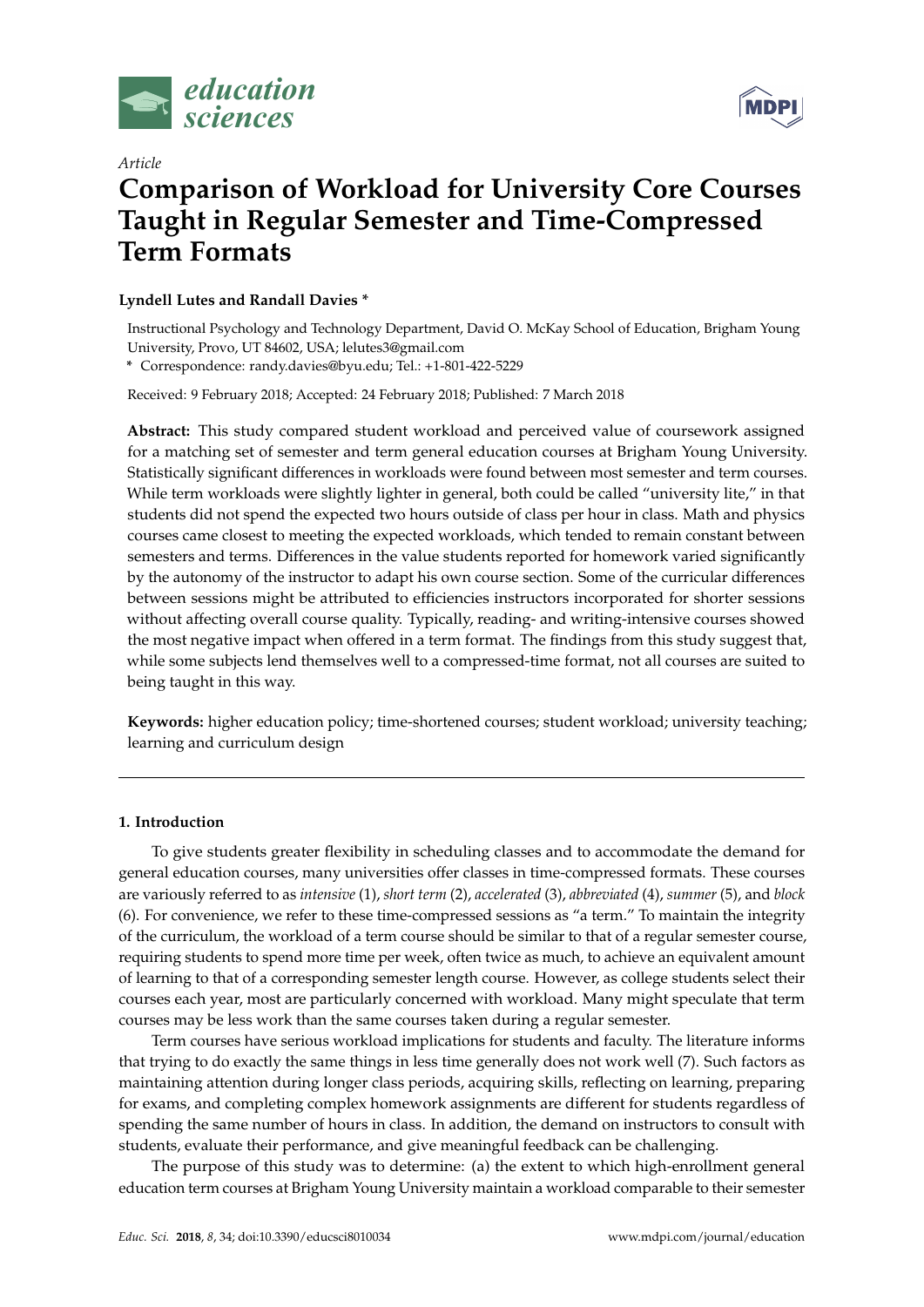counterparts; (b) the ways instructors modify their courses to fit a term format; and (c) the effects of these changes on workload and student learning.

#### **2. Background Information**

Although number of credit hours is supposed to provide an indication of the workload for a course (8; 9; 10), few students seem to understand how to consider credit hours in estimating course workload. In the United States, the established credit-hour standard requires students to be in class for one hour per week per credit hour during a 15-week semester: three hours a week for a typical three-credit semester length course or six hours per week in a time-compressed 7.5-week term (11).

In addition to time spent in class, students are expected to spend approximately two hours per credit hour per week studying and doing homework: approximately six hours outside of class per week in a typical three-credit semester length course or 12 h per week during a 7.5-week term. The National Survey of Student Engagement (NSSE) in 2011 acknowledged this as a "well-established rule of thumb." However, NSSE also found that students on average report spending only one hour outside of class for each hour in class during a semester.

#### *2.1. Perceived Effectiveness of Time-Compressed Courses*

"A paucity of research addresses how higher education faculty members perceive the effectiveness of time-compressed courses in terms of curriculum development and delivery" (12, p. 29). Using the grade earned as an indication, numerous studies suggest that those enrolled in a compressed course do at least as well in achieving the specified learning outcomes as those taking a traditional course (4; 7; 13; 14; 15; 16; 17; 18). Nevertheless, term courses are often criticized by faculty as "result[ing] in a reduction of academic rigor" (12, p. 31).

#### *2.2. Modifications Teachers Make to Compressed Courses*

Krevtovics, Crowe, and Hyun (19) found that approximately a third of faculty members reported making pedagogical adjustments for their term courses. Changes included different teaching methods, reduced content, changed texts, extended group discussions, adapted projects, papers replaced with essay tests, and assignments and assessments modified. In a similar study, Kops (20) found that some instructors gave shorter more frequent assignments, which allowed them to give feedback earlier in the course. They also "coached" their students on time management and cautioned them not to overextend themselves. Some instructors encouraged group work and allowed reading assignments to be divided among class members.

Despite these findings, some questions remain unanswered (21; 22). While some faculty reported changing term courses, many did not. While studies did not show grades varying significantly between similar term and semester courses (23), none of them considered the variation in student workload or in the nature of the courses as a result of changes the instructors made.

## **3. Methods**

This study used an explanatory mixed-methods strategy. Extant quantitative data from student course evaluations were used to determine differences in workload between semester and term courses. Specifically, the number of hours students reported spending outside of class doing homework along with their judgments of the value of their out-of-class work were analyzed. Surveys, interviews, and syllabi comparisons were employed to determine changes instructors made to the courses they taught in a term format. The survey inquired about the extent to which they modified content, assignments, and teaching methods. Follow-up interviews determined what types of modifications instructors made and how those changes may have affected student learning. Finally, semester and term syllabi were studied to identify similarities and differences in course content. Combining the quantitative and qualitative data enabled the researchers to explore differences in the per-credit-hour workload of term courses compared to their corresponding semester courses.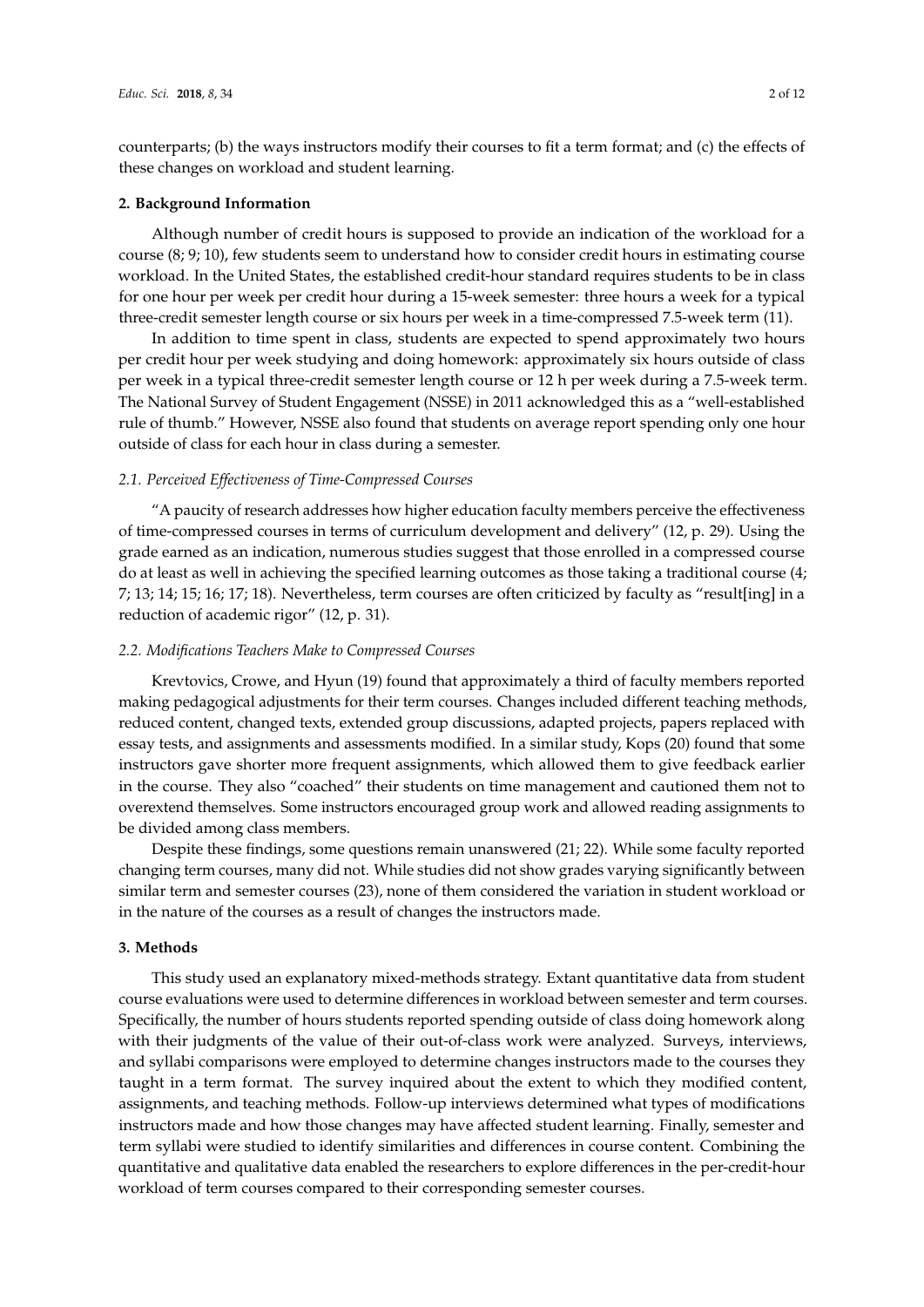#### *3.1. Course Selection*

The following general education courses were included in this study: American history, biology, economics, persuasive writing, technical communications, two courses studying world civilization, two courses focused on western humanities, management communication, calculus, introductory music, applied physics, psychology, four course in religious studies, statistics, and writing/rhetoric. Each course was taught by at least two instructors teaching sections during both semester and term during the academic year 2010–2011. Individual classes were not counted if fewer than 10 students responded or 40% of the enrolled students failed to respond to the course evaluation. With these criteria, data from 426 sections (20 different courses taught by 86 different instructors) were included in the statistical analysis.

#### *3.2. Statistical Analysis*

Student ratings from course evaluations provided the data needed to run a multivariate analysis of variance (MANOVA), which was selected because there were two dependent variables. With this analysis we were able to simultaneously consider the main effects and interactions at all levels of the independent variables, thus reducing the likelihood of an inflating Type I error that might have resulted from separate ANOVA computations. Follow up ANOVAs were conducted were appropriate. We also calculated an effect size for the result using an eta squared  $(\eta^2)$  calculation, estimating the amount of variance that can be attributed to a specific independent variable.

In this study, the two dependent variables were *workload* (number of hours students spent on class work outside of class) and *value of coursework* (value students placed on out-of-class work). The independent variables were *occasion* (semester or term) and *instructor autonomy* (the freedom an instructor had to make course changes). While occasion was the primary independent variable considered in this study, previous research had revealed that an instructor can also influence the chosen dependent variables (24). During the interview phase of this study, we learned that the autonomy instructors have in designing their courses undoubtedly moderated whether an instructor made course changes for term sessions. Thus, autonomy likely superseded much of the instructor-characteristic variability in course workload. Therefore, autonomy as self-reported on inquiry of course instructors and administrators became a second independent variable for this analysis. When workloads were calculated, term workloads were divided by two to make them comparable to the hours per week reported in a semester.

In addition to the multivariate analyses, descriptive statistics were used to compare the semester and term workloads reported by students to the expected workloads based on the course credit hours. To do this, the mean hours of work that students reported completing outside of class were calculated and tabulated by course section and then compared to the number of hours expected for that course.

#### *3.3. Survey, Interview, and Syllabi Analyses*

Instructor surveys, follow-up interviews, and syllabi comparisons were completed to address the second purpose for this study, focusing on the ways that instructors modified their semester courses to fit a term schedule. Surveys collected general information about the extent to which instructors modified course content, assessments, and teaching methods for their term courses. A total of 36 instructors responded, for a response rate of 42%. These data were analyzed descriptively. Based on the survey results, we selected 18 instructors to interview, deliberately including those teaching as wide a variety of courses as possible in order to maximize the diversity of situations and contexts. An instructor's willingness to be interviewed was also a requirement of IRB approval. Interviews served as a member check of survey responses, as well as probing in more depth about student learning, class demographics, final grades, and the efficacy of term courses. To analyze these data, emerging themes and possible relationships among them were coded using Ruona's (25) method. This process consisted of creating and revising categories until all of the significant elements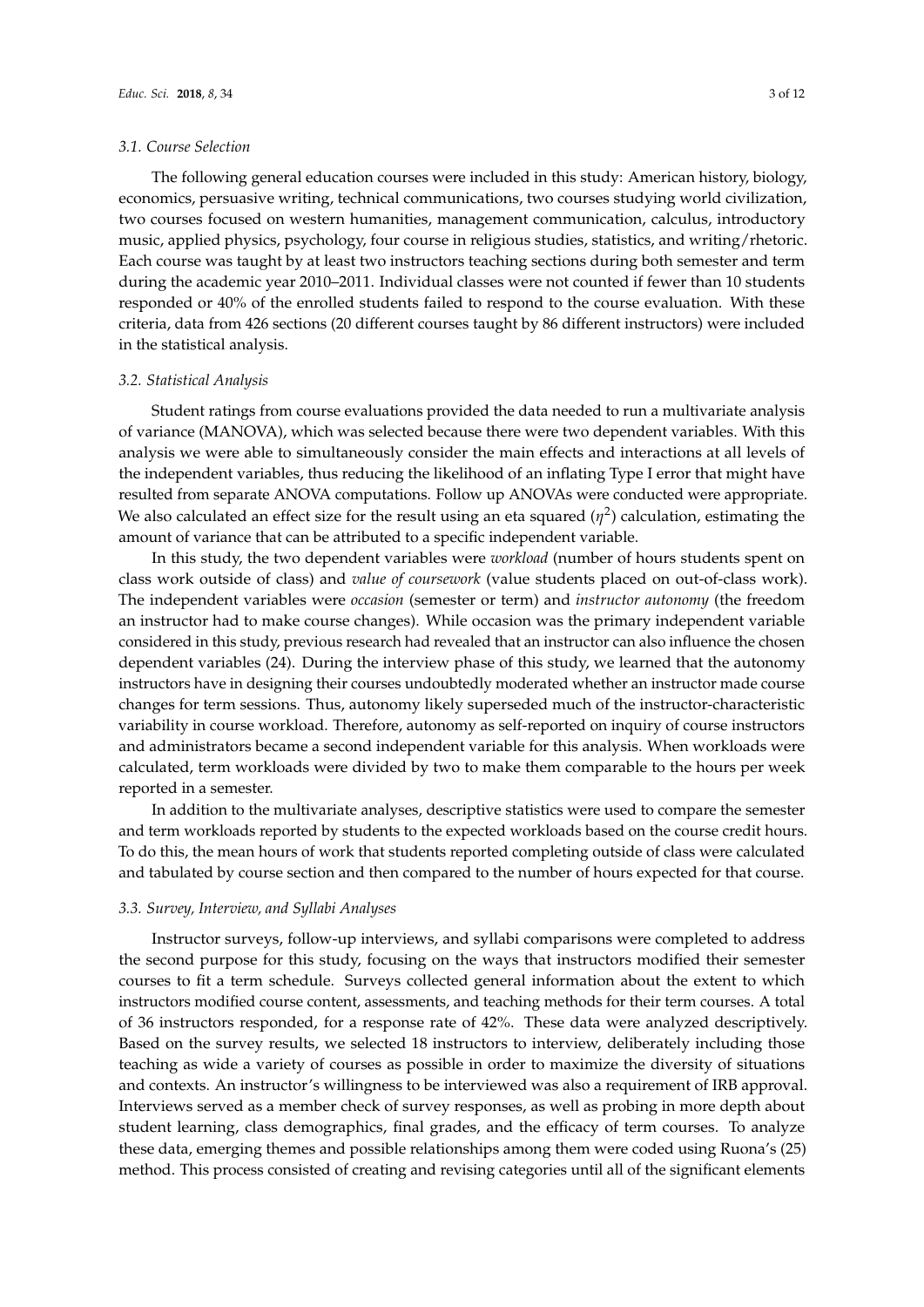of instructor responses had been captured. This iterative process, which focuses on differences between session types as an interpretive lens, was considered complete when each piece of data could fit into only one category. Care was taken to ensure that the categories were conceptually congruent and that the category descriptors accurately identified the data.

Pairs of syllabi (one semester and one term) from courses taught by the same instructor were gathered from instructors and online repositories. We read and annotated the syllabi to compare content, readings, assignments, quizzes, exams, grading scales, and textbooks between semester and term courses. When variations occurred, we estimated an approximate percentage of difference. We tallied the number and percentage of components remaining the same as well as those differing between semesters and terms.

# **4. Results**

The primary purpose of this study was to determine the extent to which high enrollment general education courses retained their credit-hour value and rigor when taught in the term format. A secondary analysis explored the ways in which instructors made changes to term courses and effects these modifications might have had on the workload of a course.

## *Workload Differences*

A MANOVA statistical analysis was run to determine if differences existed in: (a) the amount of time students spent on course work outside of class (workload); and (b) the value students placed on the course work they did for that class (value) based on occasion (semester or term) and instructor autonomy (low, moderate, or high). The descriptive statistics for this analysis are presented in Table [1.](#page-4-0) Results of the MANOVA indicated a significant difference in workload by occasion: *V* = 0.252, *F*(3,420) = 47.1, *p* < 0.001,  $\eta^2$  = 0.252. We also found a significant difference in the workload and value of coursework by instructor autonomy:  $V = 0.294$ ,  $F(6,842) = 24.2$ ,  $p < 0.001$ ,  $\eta^2 = 0.147$ .

Follow-up analysis revealed that on average the workload difference by occasion was 0.30 h per credit hour, statistically significant based on an ANOVA,  $F(1,422) = 107.8$ ,  $p < 0.001$ ,  $\eta^2 = 0.203$ . This difference equates to approximately 54 min more per week in a three-credit-hour semester course compared to a three-credit-hour term course. The effect size for this analysis suggests that occasion accounted for approximately 20% of the variance in workload. However, the value of coursework reported by occasion was not significantly different overall,  $F(1,422) = 0.813$ ,  $p = 0.368$ .

The workload difference by instructor autonomy was found to be statistically significant based on follow-up analysis,  $F(2,422) = 20.3$ ,  $p < 0.001$ ,  $\eta^2 = 0.088$ . The data trend from this result indicated that regardless of occasion the workload decreased as the instructor had greater autonomy over the course. For example, students in classes in which the instructors had the greatest autonomy reported workloads of about 0.12 hours per credit hour less than those of classes in which the instructors had low autonomy, equating to about 19 min less per week in a three-credit course. For courses with moderate instructor autonomy compared to those with high instructor autonomy, the difference was about double (35 min per week). The effect size estimate for this analysis suggests that instructor autonomy accounted for approximately 9% of the variance in workload.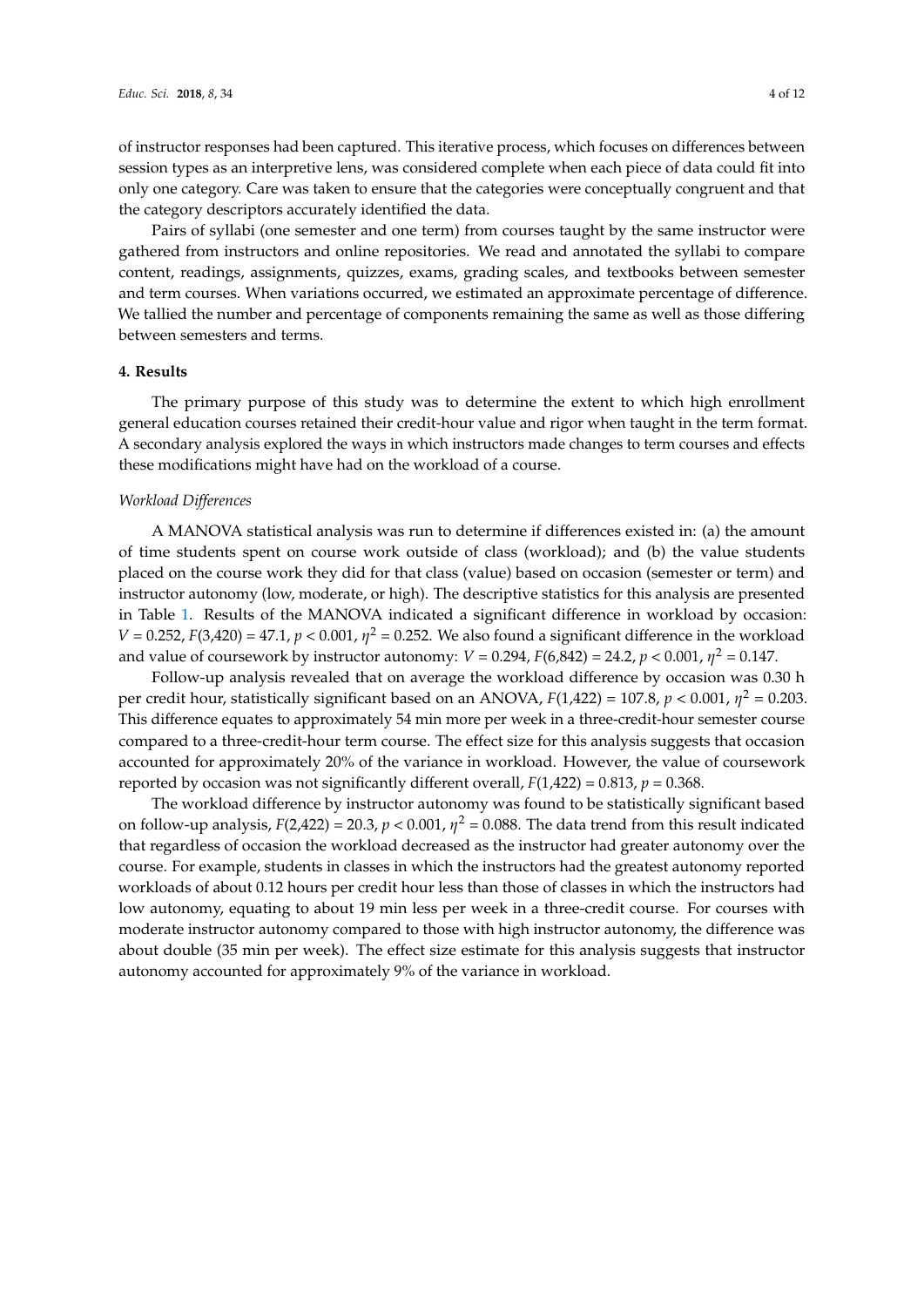| <b>Dependent Variables</b> | Occasion | Autonomy | N   | Mean | <b>SD</b> |
|----------------------------|----------|----------|-----|------|-----------|
| Out-of-class workload      | Semester | Low      | 28  | 1.4  | 0.3       |
|                            |          | Moderate | 107 | 1.4  | 0.3       |
|                            |          | High     | 134 | 1.2  | 0.3       |
|                            |          | Total    | 269 | 1.3  | 0.3       |
|                            | Term     | Low      | 27  | 1.1  | 0.4       |
|                            |          | Moderate | 53  | 1.1  | 0.2       |
|                            |          | High     | 77  | 0.9  | 0.3       |
|                            |          | Total    | 157 | 1.0  | 0.3       |
|                            | Total    | Low      | 55  | 1.2  | 0.4       |
|                            |          | Moderate | 160 | 1.3  | 0.3       |
|                            |          | High     | 211 | 1.1  | 0.3       |
|                            |          | Total    | 426 | 1.2  | 0.3       |
|                            | Semester | Low      | 28  | 81.9 | 4.8       |
|                            |          | Moderate | 107 | 80.3 | 6.8       |
|                            |          | High     | 134 | 84.6 | 7.2       |
|                            |          | Total    | 269 | 82.6 | 7.1       |
|                            | Term     | Low      | 27  | 81.6 | 4.0       |
| Value of out-of-class work |          | Moderate | 53  | 82.0 | 5.6       |
|                            |          | High     | 77  | 84.5 | 6.5       |
|                            |          | Total    | 157 | 83.2 | 5.9       |
|                            | Total    | Low      | 55  | 81.8 | 4.4       |
|                            |          | Moderate | 160 | 80.8 | 6.5       |
|                            |          | High     | 211 | 84.5 | 6.9       |
|                            |          | Total    | 426 | 82.7 | 7.66      |

<span id="page-4-0"></span>**Table 1.** Workload in Hours and Value of Out-of-Class Work in Percentage by Occasion and Instructor Autonomy.

Differences in the reported value of coursework by autonomy were also found in follow-up analysis to be statistically significant,  $F(2,422) = 15.6$ ,  $p < 0.001$ ,  $\eta^2 = 0.069$ . The pattern for this factor was reversed in comparison to workload. Students perceived greater value in the out-of-class work in courses in which the instructor had greater autonomy. For example, students whose instructors had the greatest autonomy reported that on average 85% of the work done outside of class was valuable, compared to 82% in classes with instructors who had low autonomy. The effect size for this analysis suggests that instructor autonomy accounted for approximately 7% of the variance in coursework value reported by students.

Reported vs. expected workload differences. Among university general education courses, those in math and science tend to accrue reputations for requiring substantially more work outside of class than other courses. Reading-, writing-, and research-intensive courses are also reputed to be demanding of students' time. Certainly, some courses will be more demanding than others and likely more challenging for the average student.

Table [2](#page-5-0) shows the average workload reported for all semester and term sections of a course. In all instances, at minimum two participating instructors taught at least one semester and one term section. Analysis revealed that regardless of semester or term format, students in none of the courses put in the expected number of hours of out-of-class work. Semester students in math and in physical science came closest to meeting expectations with mean workloads reaching 85% and 82% of expected time, respectively. Students in math and physics courses were the only group reporting higher workload during the term session (3% more). In general, students taking a course during a term session tended to report a lighter workload than students in the corresponding semester course.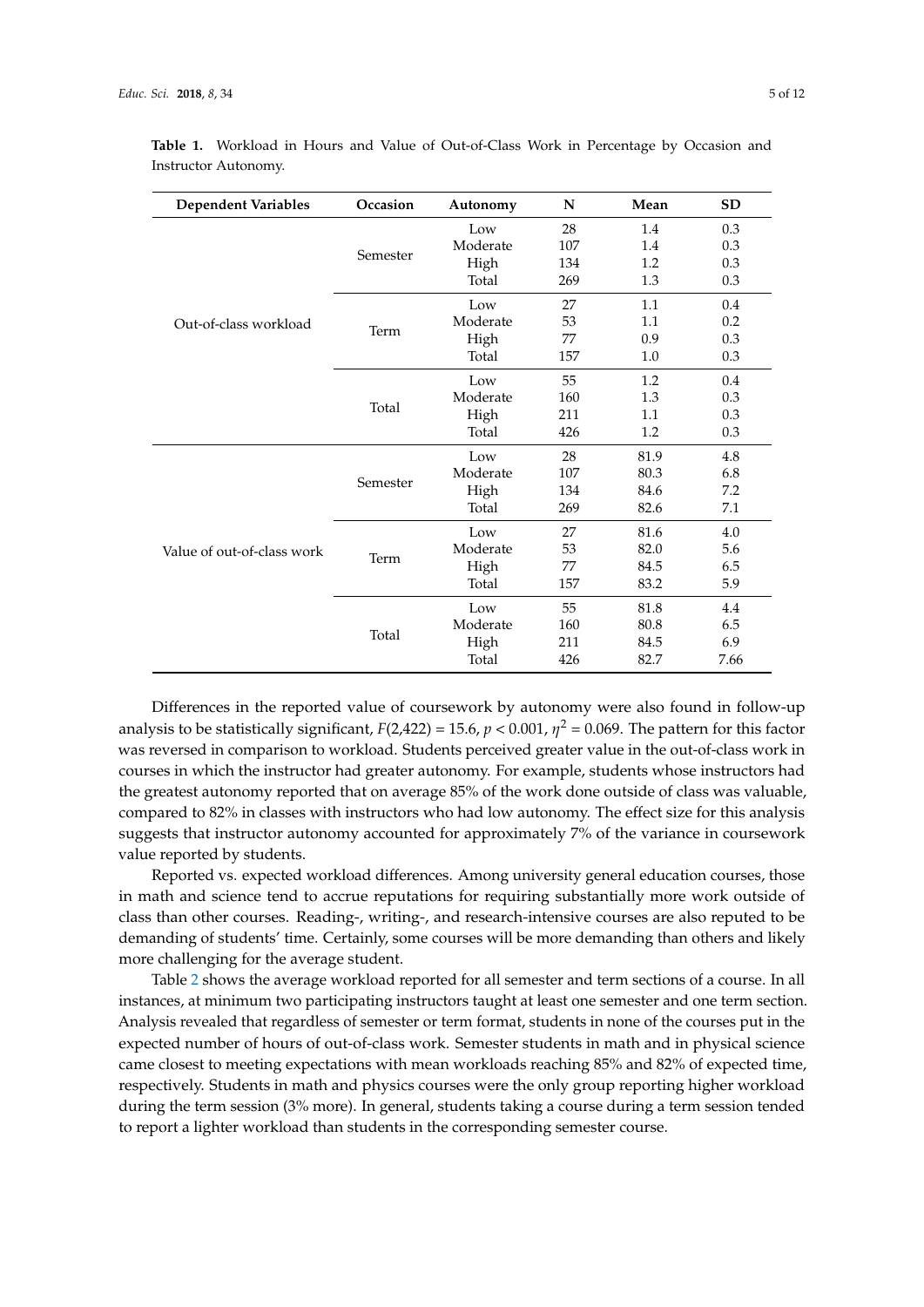Writing 150 (32, 14)

<span id="page-5-0"></span>

| <b>Course (Number of</b><br><b>Sections Semester</b><br>and Term) |                 | <b>Semester</b>                                      |                                | Term <sup>*</sup>                                    |                                |                                                                                      |
|-------------------------------------------------------------------|-----------------|------------------------------------------------------|--------------------------------|------------------------------------------------------|--------------------------------|--------------------------------------------------------------------------------------|
|                                                                   | Credit<br>Hours | Reported<br>Workload<br>Mean per<br>Week<br>Expected | $%$ of<br>Expected<br>Workload | Reported<br>Workload<br>Mean per<br>Week<br>Expected | $%$ of<br>Expected<br>Workload | Difference in<br><b>Weekly Minutes</b><br><b>Outside of Class</b><br>(Semester-Term) |
| US History 100 (8, 5)                                             | 3               | 3.3(6)                                               | 55                             | 2.9(6)                                               | 48                             | $-24$                                                                                |
| Biology 100 (8, 3)                                                | 3               | 2.5(6)                                               | 42                             | 2.0(6)                                               | 33                             | $-30$                                                                                |
| Economics 110 (3, 3)                                              | 3               | 4.3(6)                                               | 72                             | 3.7(6)                                               | 62                             | $-36$                                                                                |
| English 312 (10, 7)                                               | 3               | 3.6(6)                                               | 60                             | 3.3(6)                                               | 55                             | $-18$                                                                                |
| English 316 (23, 11)                                              | 3               | 4.2(6)                                               | 70                             | 3.5(6)                                               | 58                             | $-42$                                                                                |
| History 201 (9, 7)                                                | 3               | 2.6(6)                                               | 43                             | 2.0(6)                                               | 33                             | $-36$                                                                                |
| History 202 (6, 5)                                                | 3               | 2.6(6)                                               | 43                             | 2.2(6)                                               | 37                             | $-14$                                                                                |
| Humanities 201 (14, 5)                                            | 3               | 3.4(6)                                               | 57                             | 2.5(6)                                               | 42                             | $-66$                                                                                |
| Humanities 202 (12, 7)                                            | 3               | 3.5(6)                                               | 58                             | 3.2(6)                                               | 53                             | $-18$                                                                                |
| Mgmt. Communications<br>320 (31, 13)                              | 3               | 4.0(6)                                               | 66                             | 3.4(6)                                               | 57                             | $-36$                                                                                |
| Math 112 (5, 3)                                                   | 4               | 6.8(8)                                               | 85                             | 7.0(8)                                               | 88                             | $+12$                                                                                |
| Music 101 (7, 3)                                                  | 3               | 2.5(6)                                               | 42                             | 1.8(6)                                               | 30                             | $-42$                                                                                |
| Physics 105 (4, 2)                                                | 3               | 4.9(6)                                               | 82                             | 5.1(6)                                               | 85                             | $+12$                                                                                |
| Psychology 111 (11, 8)                                            | 3               | 3.3(6)                                               | 55                             | 2.9(6)                                               | 48                             | $-24$                                                                                |
| Religion 121 (22, 15)                                             | 2               | 2.6(4)                                               | 65                             | 2.2(4)                                               | 55                             | $-18$                                                                                |
| Religion 122 (11, 9)                                              | $\overline{2}$  | 2.4(4)                                               | 60                             | 2.0(4)                                               | 50                             | $-24$                                                                                |
| Religion 211 (18, 9)                                              | $\overline{2}$  | 2.6(4)                                               | 65                             | 2.1(4)                                               | 53                             | $-30$                                                                                |
| Religion 324 (16, 6)                                              | $\overline{2}$  | 2.1(4)                                               | 53                             | 1.7(4)                                               | 43                             | $-24$                                                                                |

**Table 2.** Mean workload for semester and term courses compared to expected workload.

Note. \* Term workloads were divided by two to give comparable results.

Religion 324 (16, 6) 2 2.1 (4) 53 1.7 (4) 43 −24<br>Statistics 121 (19, 22) 3 3.2 (6) 53 2.8 (6) 47 −24 Statistics 121 (19, 22) 3 3.2 (6) 53 2.8 (6) 47 −24<br>Writing 150 (32, 14) 3 3.9 (6) 65 3.4 (6) 57 −30

Workload differences by occasion. While instructor autonomy allows instructors to make course changes affecting the workload, individual instructor differences has also been identified as a potential contributing factor to course rigor (13). Thus, in addition to analyzing differences in workloads overall, we considered it important to understand differences in workloads between instructors teaching the same course.

Table [3](#page-5-1) presents the average difference in workload minutes per week between semester and term sessions of courses taught by the same instructor. Just under half of these courses (45%) had no difference in workload to about an hour difference between occasions. For these courses, minor differences in workload might be attributed to imprecise estimates resulting from student self-report. However, practical differences in workloads between semester and term courses were found for many instructors, with 10% having workloads that differed by more than two hours between occasions. In general, instructors with large discrepancies in workload between class occasions taught readingand writing-intensive courses.

<span id="page-5-1"></span>

| <b>Minutes per Week</b> | <b>Courses</b>                                                 |
|-------------------------|----------------------------------------------------------------|
| $0 - 50$                | Economics 110, Humanities 202, Religion 121                    |
| $51 - 100$              | US Hist, 100, Bio 100, Hist 202, Math 112, Music 101, Religion |
|                         | 122, Religion 211, Religion 324, Statistics 121                |
| $101 - 150$             | Humanities 201, English 312, English 316, Management           |
|                         | Communications 320, Psychology 111, Writing 150                |
| $151+$                  | History 201, Physics 105                                       |

**Table 3.** Workload differences between semester and term classes taught by the same instructor.

Workload differences between instructors of the same course. Workload differences between instructors teaching the same course seem to be slightly more prevalent during semester than during term sessions, although fewer instructors teach each course during the term. Figure [1](#page-6-0) shows the range in workloads assigned by instructors who taught the same course during the semester, listed according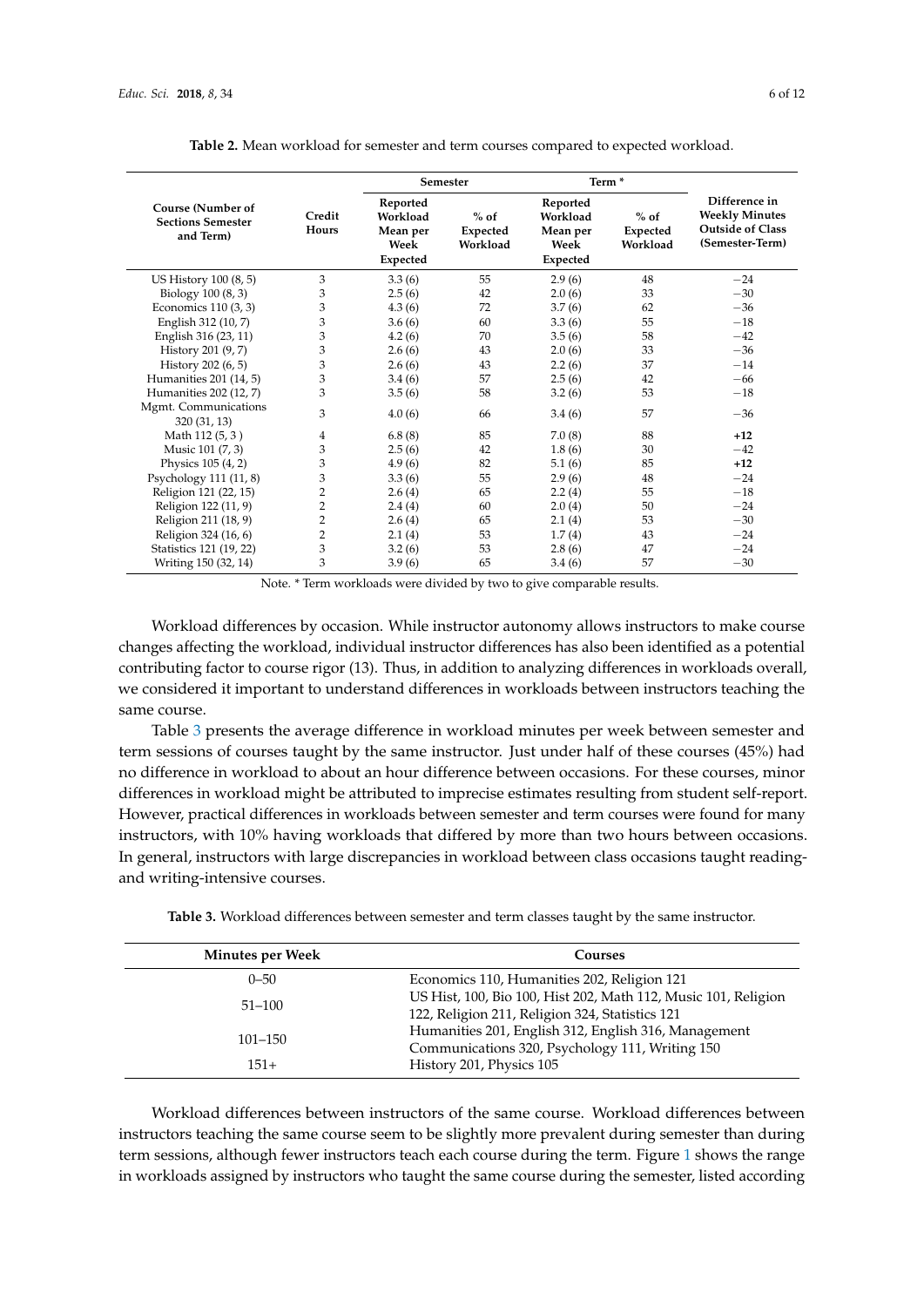<span id="page-6-0"></span>

to their autonomy. Figure [2](#page-7-0) shows the range of student workloads among instructors who taught the same course during the term.

**Figure 1.** Workload for Instructors Teaching the Same Course During the Semester Session. During the semester, courses where instructors have the least autonomy (black bars) have moderate differences in workloads. Courses where instructors have moderate autonomy (striped bars) tended to have more variance in workload among instructors of that course. Instructors who reported having the greatest autonomy often tended to have the least variance in workload between sections of a course.

Analysis of this result seems to suggest that both the autonomy of the instructor and the nature of the topic and skills being taught in a course may affect its workload. Despite some exceptions, variation in workload between sections of the same course tended to be more prevalent among instructors who taught reading- and writing-intensive courses. In addition, courses in which the instructors had moderate autonomy in designing their section of the course seemed to have more workload fluctuation.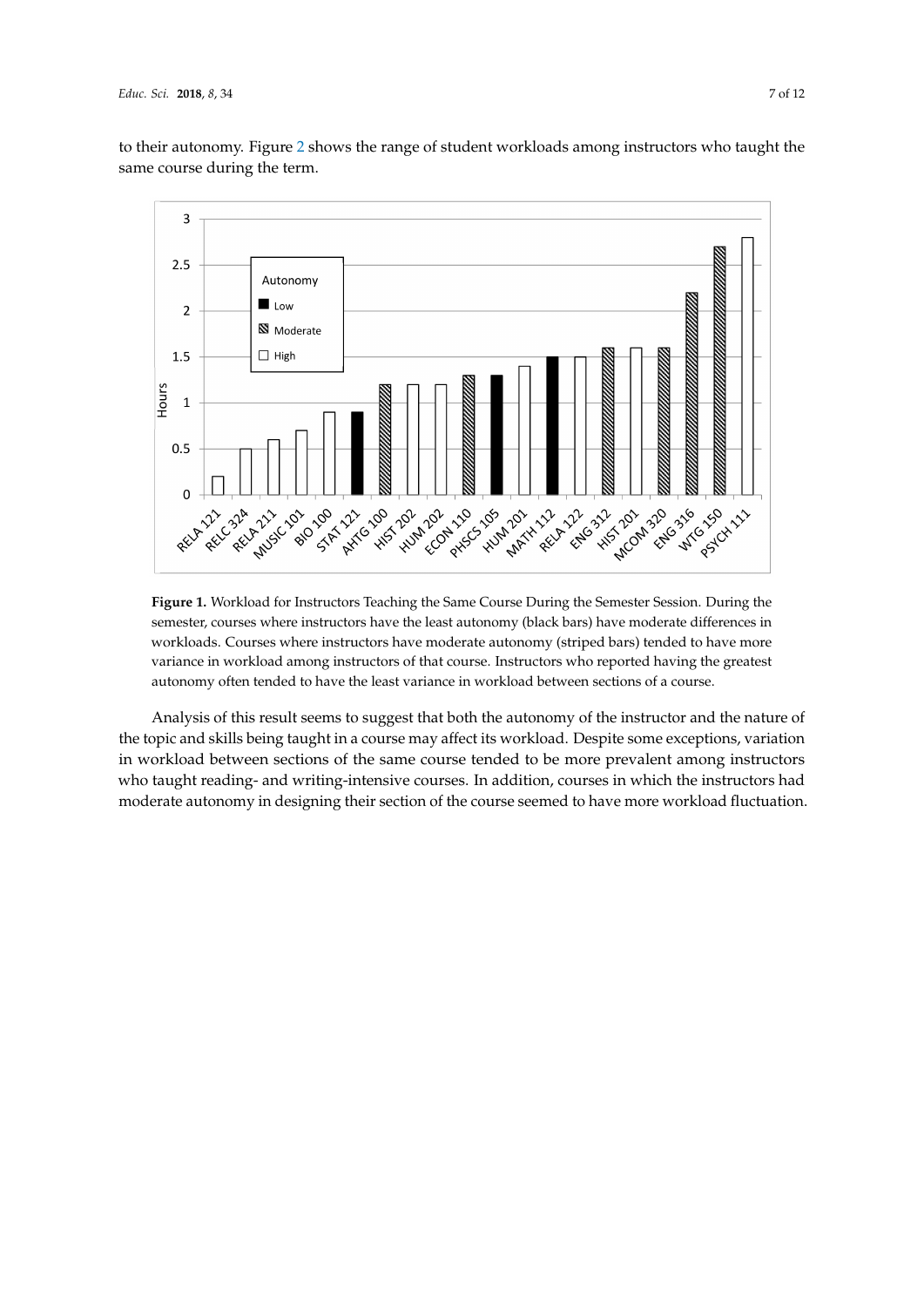<span id="page-7-0"></span>

**Figure 2.** Workload for Instructors Teaching the Same Course During a Term. Instructors of courses with moderate autonomy tended to have the most variation in workload. These courses tended to be reading- and writing-intensive.

#### **5. Changes Instructors Make to Term Courses**

Surveys, follow-up interviews, and comparisons of semester and term syllabi were used to determine the extent and the ways instructors reported changing their course when they taught it during a term.

#### *5.1. Changes to Content*

None of the 36 instructors participating in this aspect of the study reported making *considerable* changes to the content of the course to accommodate teaching in term sessions. Although 22% reported that they reduced content *somewhat*, the majority (78%) indicated that the content was the same for both their semester and term courses. Of the eight instructors who reduced content somewhat, seven taught courses requiring a substantial amount of reading and writing. Content changes typically involved skipping topics not covered on exams or skipping aspects of the course the instructor felt were supplemental to the learning outcomes.

#### *5.2. Changes in Assigned and Graded Coursework*

Changing assignments, readings, quizzes, or exams to accommodate teaching term sections of a course are likely to affect the course workload. When asked to indicate the extent of changes they made to the graded coursework, 34% of instructors said they reduced assignments *considerably* or *somewhat*. Of those who reduced assignments, 9 of the 11 taught reading- and writing-intensive courses. Several of these instructors commented that, due to the recursive nature of the writing process, the time-compressed format did not allow adequate time between class periods for students to write and revise papers or for instructors to give adequate feedback. In a few courses, reductions were subtler. For example, several instructors who gave a weekly writing assignment during the semester maintained a weekly writing assignment during the term, which constituted a 50% reduction of those assignments.

Analysis of syllabi revealed fewer graded assignments in many term classes. Changes included dropping midterm exams, modifying assignments done in class, and requiring fewer textbook chapter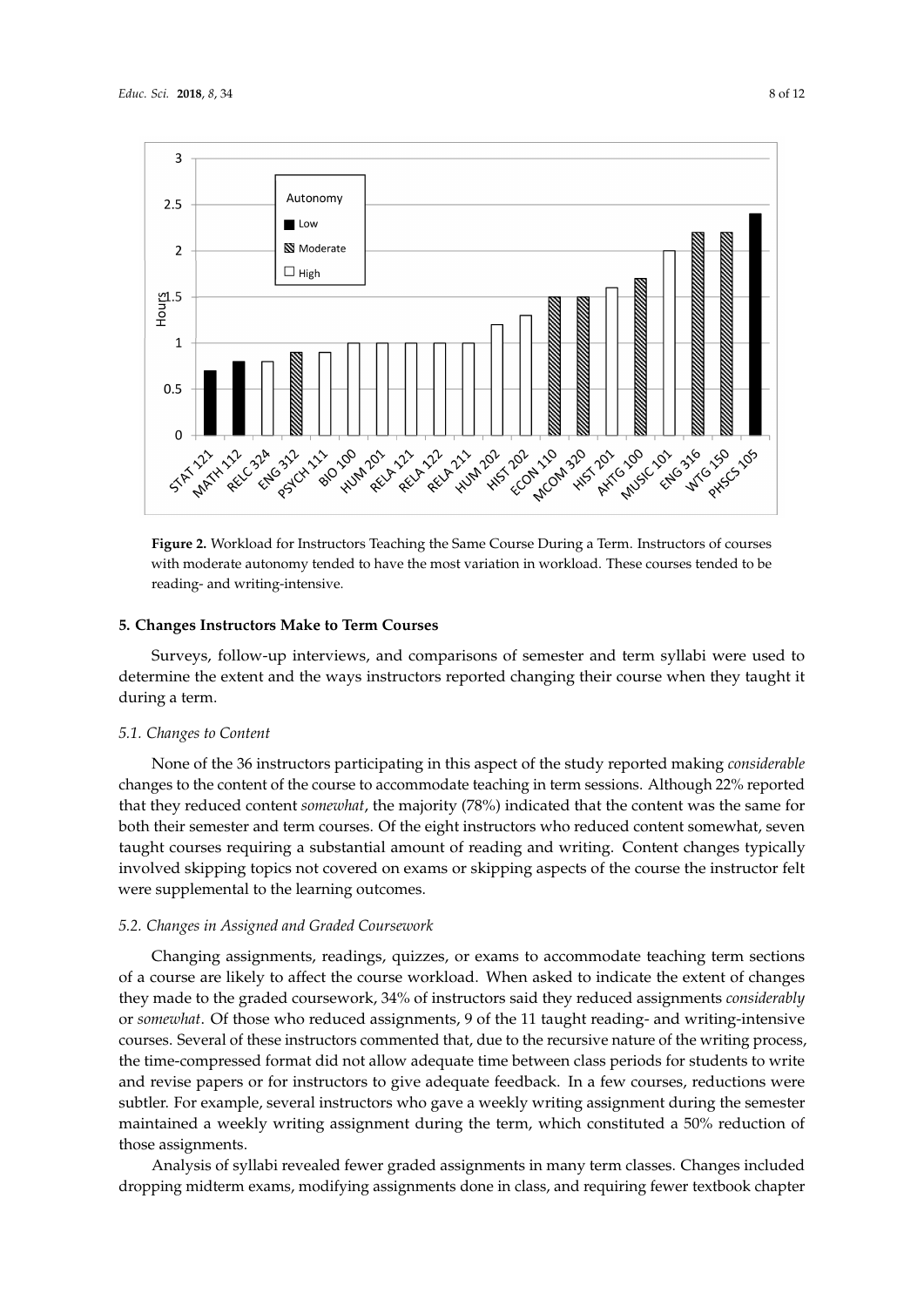summaries. In one physics class, term students were not required to complete the multiple-choice questions in the textbook.

#### *5.3. Changes in Teaching Methods to Accommodate Contextual Differences*

No one reported changing teaching methods considerably; however, an analysis of participant comments suggests that instructors often modify the way they teach due to contextual differences between semester and term courses. Changes varied from letting discussions go longer to being "more relaxed." Some instructors rearranged the sequence of content or classroom learning activities to accommodate longer class periods. Some spent more time tracking individual student progress so students did not fall behind. While not all term session classes included fewer students, some instructors whose classes were smaller said they met with students individually to give feedback. One instructor reported attending labs sessions to extend the class and give personalized feedback to students.

#### **6. Changes Instructors Make that Affect Workload and Student Learning**

Instructor interviews were the primary source for exploring this question. Results of this study aspect reflect instructors' opinions about the benefits and drawbacks of teaching term sessions. As with most aspects, instructors saw advantages and disadvantages to teaching in a compressed-time format. Some instructors also noted that contextual differences in term sessions that are unrelated to the reduction of time often affect student learning.

#### *6.1. Instructor Engagement with Students*

Most instructors felt that student grades did not change (45%) or that grades improved slightly (30%) during term sessions. If grades can be considered evidence of student learning, instructors felt that factors affecting an improvement might include increasing their office hours or making themselves available to students by coming early to class and staying later. Many instructors only taught one course during the term session, which allowed them to attend more fully to the course. Most changes they made were done spontaneously, usually to break up long class sessions or to reengage students.

#### *6.2. Student Makeup of Term Courses*

The makeup of the students in a class was noted by some instructors as an issue affecting student learning. About 21% of the respondents felt that age differences of spring and summer term students may affect classroom dynamics. Term general education courses often include freshmen who want to complete the required courses as soon as possible but have difficulty fitting them in during the regular semester. Term classes also frequently include seniors who have put off a course as long as possible or have finally realized that they could not graduate without taking it.

#### *6.3. Efficiency vs. Deep Learning*

Another contextual difference found between a term and semester course was that during terms students usually take only one or two classes. Most instructors felt that students are less "stressed out" and thus able to focus more fully on the class. Some instructors noted that due to the intensive focus of the condensed courses students have less time to forget what they learn before being tested on the material. The fast pace of term courses seems to work well for many students and instructors because less review time is needed and the momentum enables more efficient learning. The nature of the course content and the material being tested most likely affected instructors' views on this point.

Some instructors indicated that, for learning to be deep and lasting the students need time to assimilate the content, think critically about it, practice using the skills, and reflect on what they are learning. Many (58%) believed the time in term classes is insufficient for students to achieve deep learning. Writing instructors in particular suggested that the grades on student papers are often lower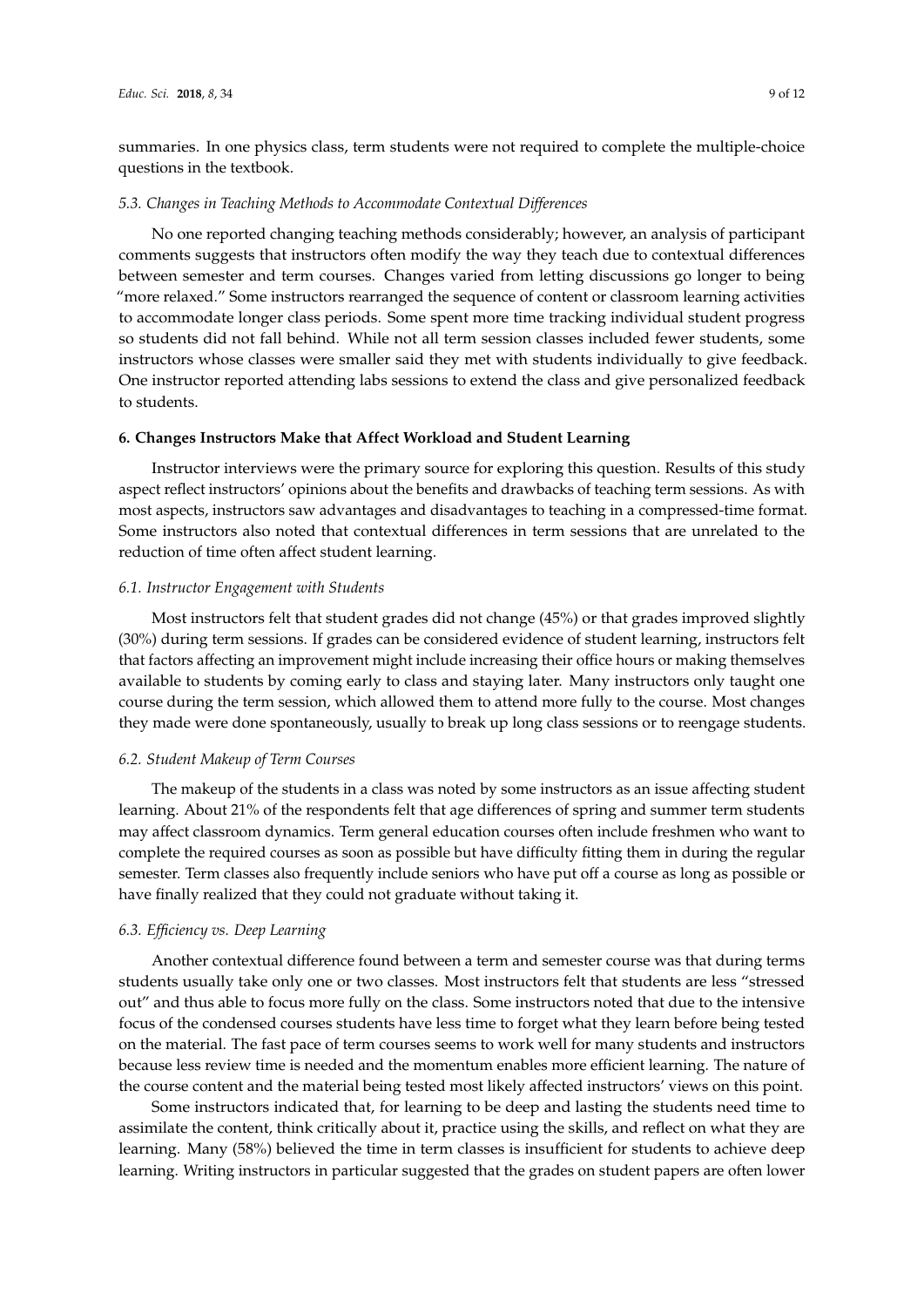during a term because students do not have enough time to revise their work. These instructors also felt that they do not have enough time to give students as much feedback as they could give them in a semester.

## **7. Discussion**

## *7.1. Changes to Content*

None of the 36 instructors participating in this aspect of the study reported making *considerable* changes to the content of the course to accommodate teaching in term sessions. Although 22% reported that they reduced content *somewhat*, the majority (78%) indicated that the content was the same for both their semester and term courses. Of the eight instructors who reduced content somewhat, seven taught courses requiring a substantial amount of reading and writing. Content changes typically involved skipping topics not covered on exams or skipping aspects of the course the instructor felt were supplemental to the learning outcomes.

## *7.2. Changes in Assigned and Graded Coursework*

Changing assignments, readings, quizzes, or exams to accommodate teaching term sections of a course are likely to affect the course workload. When asked to indicate the extent of changes they made to the graded coursework, 34% of instructors said they reduced assignments *considerably* or *somewhat*. Of those who reduced assignments, 9 of the 11 taught reading- and writing-intensive courses. Several of these instructors commented that due to the recursive nature of the writing process, the time-compressed format did not allow adequate time between class periods for students to write and revise papers or for instructors to give adequate feedback. In a few courses, reductions were subtler. For example, several instructors who gave a weekly writing assignment during the semester maintained a weekly writing assignment during the term, which constituted a 50% reduction of those assignments.

Analysis of syllabi revealed fewer graded assignments in many term classes. Changes included dropping midterm exams, modifying assignments done in class, and requiring fewer textbook chapter summaries. In one physics class, term students were not required to complete the multiple-choice questions in the textbook.

#### *7.3. Changes in Teaching Methods to Accommodate Contextual Differences*

No one reported changing teaching methods considerably; however, an analysis of participant comments suggests that instructors often modify the way they teach due to contextual differences between semester and term courses. Changes varied from letting discussions go longer to being "more relaxed." Some instructors rearranged the sequence of content or classroom learning activities to accommodate longer class periods. Some spent more time tracking individual student progress so students did not fall behind. While not all term session classes included fewer students, some instructors whose classes were smaller said they met with students individually to give feedback. One instructor reported attending labs sessions to extend the class and give personalized feedback to students.

## **8. Changes Instructors Make that Affect Workload and Student Learning**

Instructor interviews were the primary source for exploring this question. Results of this study aspect reflect instructors' opinions about the benefits and drawbacks of teaching term sessions. As with most aspects, instructors saw advantages and disadvantages to teaching in a compressed-time format. Some instructors also noted that contextual differences in term sessions that are unrelated to the reduction of time often affect student learning.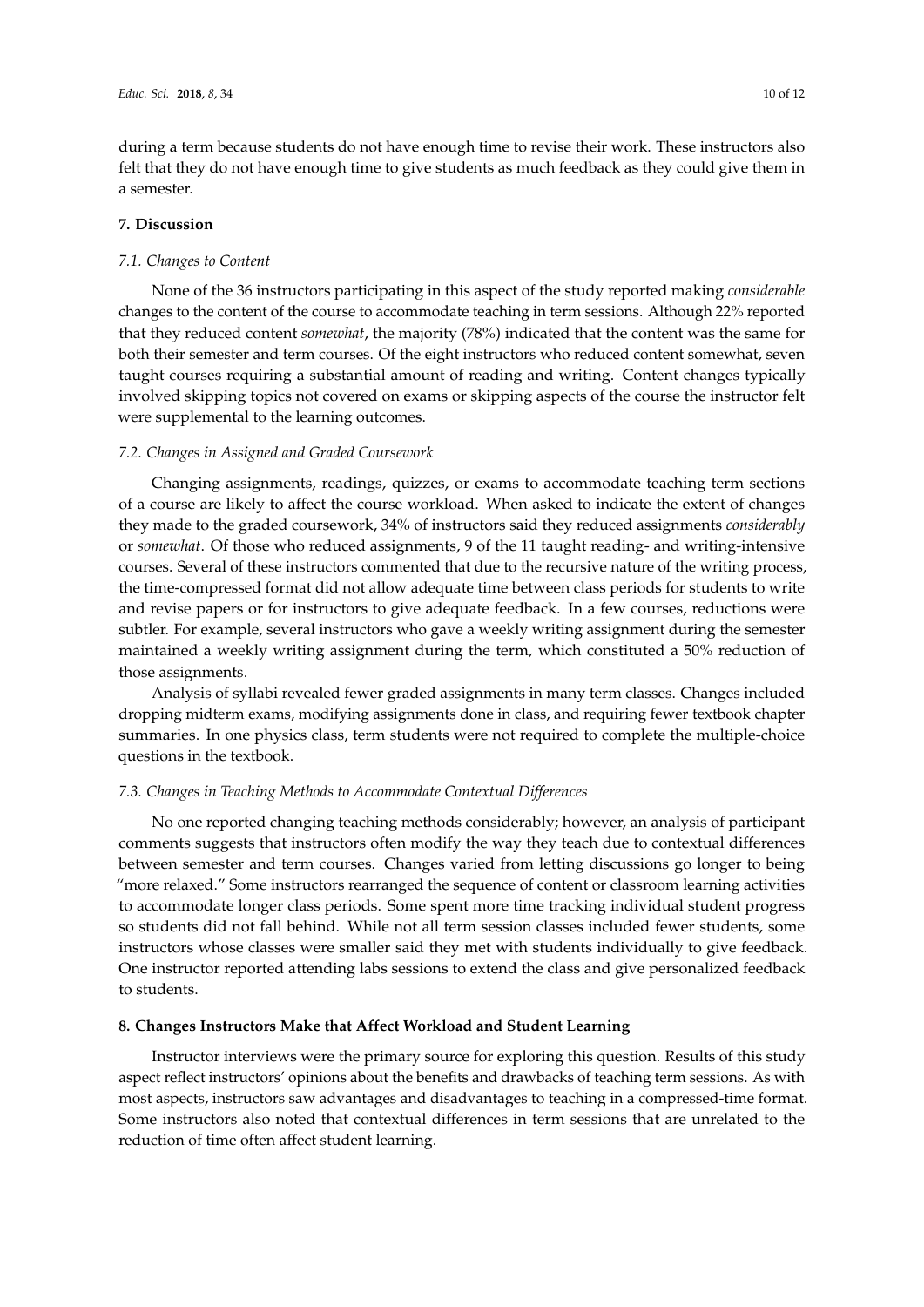Most instructors felt that student grades did not change (45%) or that grades improved slightly (30%) during term sessions. If grades can be considered evidence of student learning, instructors felt that factors affecting an improvement might include increasing their office hours or making themselves available to students by coming early to class and staying later. Many instructors only taught one course during the term session, which allowed them to attend more fully to the course. Most changes they made were done spontaneously, usually to break up long class sessions or to reengage students.

#### *8.2. Student Makeup of Term Courses*

The makeup of the students in a class was noted by some instructors as an issue affecting student learning. About 21% of the respondents felt that age differences of spring and summer term students may affect classroom dynamics. Term general education courses often include freshmen who want to complete the required courses as soon as possible but have difficulty fitting them in during the regular semester. Term classes also frequently include seniors who have put off a course as long as possible or have finally realized that they could not graduate without taking it.

## *8.3. Efficiency vs. Deep Learning*

Another contextual difference found between a term and semester course was that during terms students usually take only one or two classes. Most instructors felt that students are less "stressed out" and thus able to focus more fully on the class. Some instructors noted that due to the intensive focus of the condensed courses students have less time to forget what they learn before being tested on the material. The fast pace of term courses seems to work well for many students and instructors because less review time is needed and the momentum enables more efficient learning. The nature of the course content and the material being tested most likely affected instructors' views on this point.

Some instructors indicated that, for learning to be deep and lasting, the students need time to assimilate the content, think critically about it, practice using the skills, and reflect on what they are learning. Many (58%) believed the time in term classes is insufficient for students to achieve deep learning. Writing instructors in particular suggested that the grades on student papers are often lower during a term because students do not have enough time to revise their work. These instructors also felt that they do not have enough time to give students as much feedback as they could give them in a semester.

**Acknowledgments:** No grants or funding were received to support this work nor for the costs of publishing in open access.

**Author Contributions:** This research is based on the first author's dissertation which was completed with the second author as her dissertation chair. The first author conceived and designed the experiment in consultation with the second author. Data collection was completed by the first author. Both authors organized and conducted statistical analysis. The paper was written primarily by the first author with editorial support of the second author.

**Conflicts of Interest:** The authors declare no conflict of interest.

#### **References**

- 1. Ferguson, J.M.; DeFelice, A.E. Length of online course and student satisfaction, perceived learning, and academic performance. *Int. Rev. Res. Open Distance Learn.* **2010**, *11*, 73–84. [\[CrossRef\]](http://dx.doi.org/10.19173/irrodl.v11i2.772)
- 2. Seamon, M. Instructional effectiveness between intensive and semester-length courses. *Teach. Coll. Rec.* **2004**, *106*, 853–874. [\[CrossRef\]](http://dx.doi.org/10.1111/j.1467-9620.2004.00360.x)
- 3. Wlodkowski, R.J. Accelerated learning in colleges and universities. *New Dir. Adult Cont. Educ.* **2003**, *97*, 5–15. [\[CrossRef\]](http://dx.doi.org/10.1002/ace.84)
- 4. Anastasi, J.S. Full-semester and abbreviated summer courses: An evaluation of student performance. *Teach. Psychol.* **2007**, *34*, 19–22. [\[CrossRef\]](http://dx.doi.org/10.1177/009862830703400103)